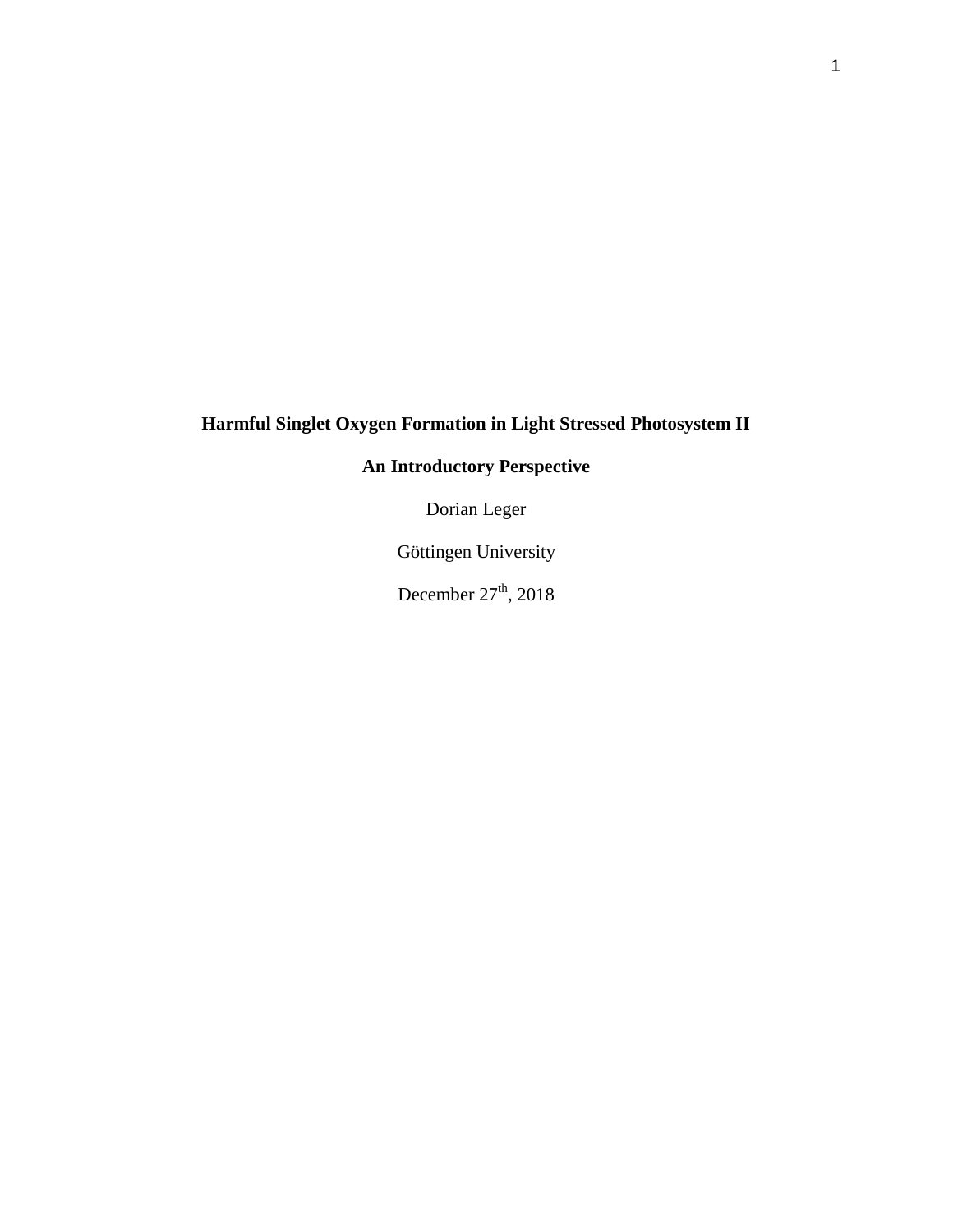#### **Introduction**

Photosynthetic organisms are exposed to oxidative stress when light energy absorbed exceeds light energy that can be used for photosynthesis or dissipated as heat. Photooxidative damage substantially reduces photosynthetic rates in plants, and is an active area of bioengineering research to improve crop yields. In excess irradiance, the light capturing apparatus photosystem II (PSII) produces a highly reactive oxygen species known as singlet oxygen. In the absence of adjoining antioxidants, singlet oxygen readily degrades photosynthetic structures and adjacent organic molecules, requiring costly repair and protection mechanisms. To approach the photooxidation subject, this paper begins with a brief introduction of relevant photochemistry, and then delves into the two singlet oxygen formation mechanisms in PSII. The first mechanism reviewed in this paper concerns long-lived excited chlorophyll A (Chl) in the PSII antenna complexes. The second involves charge recombination on the reaction center's  $P_{680}$ Chl.

#### **Introduction to Photochemistry: Photon Absorption and Energy Dissipation**

Photoexcitation is the absorption of photons by molecules that causes electron promotion from low energy molecular orbitals to higher energy molecular orbitals, more distant to the molecule's nuclei (Taiz, 2006). The excitation level of the molecule is denoted in subscript, with ground state being  $S_0$ . By thermodynamics, the excited state of a molecule is inclined to relax by dissipating energy (Taiz, 2006). Dissipation takes many forms, however these can be broadly categorized as either radiative; fluorescence and phosphorescence, and non-radiative; internal conversion, vibrational relaxation, intersystem crossing, and quenching ("Jablonski diagram",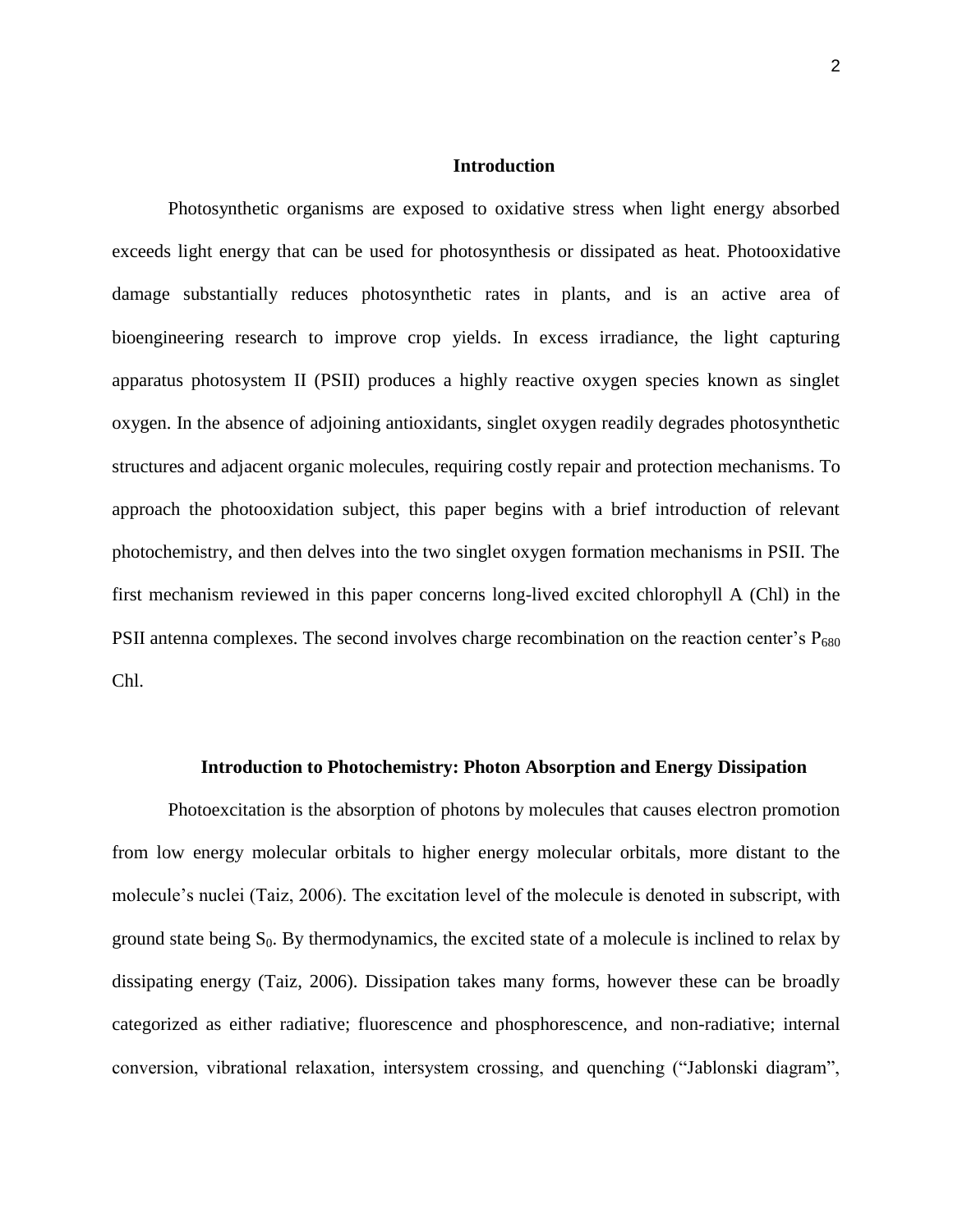2018). Jablonski Energy diagrams, presented in Figure A1, are commonly used to illustrate the principles of absorption and dissipation. The most relevant dissipation mechanisms in this photooxidation discussion are the non-radiative intersystem crossing and quenching.

# **Intermolecular Energy Transfers**

When an excited molecule dissipates its excitation energy by reacting with another molecule, a quenching reaction is said to occur. Quenching reactions are fundamental to both the desirable and harmful reactions in photosynthesis. The excited molecule, denoted, M<sup>\*</sup> may react with a ground state quenching molecule Q in several ways (Taiz, 2006).

| Physical quenching: | $M^*$ + Q $\rightarrow$ M + Q + heat       | (i)   |
|---------------------|--------------------------------------------|-------|
| Energy transfer:    | $M^*$ + Q $\rightarrow$ M + Q <sup>*</sup> | (i)   |
| Charge separation:  | $M^* + Q \rightarrow [M^+Q^-]$             | (iii) |

Physical quenching (i) is a common photoprotection mechanism in plants whereby Chl uses carotenoids to divert excess light energy into heat (Taiz, 2006). Energy transfer (i) is required to transfer light energy from peripheral pigments towards the PSII reaction center. Charge separation (iii) is the crucial reaction which forms the basis of the thylakoid electrochemical gradient in photosynthesis. Failed charged separation, so-called charge recombination, is the major contributor of PSII singlet oxygen. These reactions will be discussed further below.

# **Singlets and Triplets: Electron Configurations**

The majority of ground state molecules exist in a singlet electronic configuration, with the notable exception of oxygen (Borden, 2017). This begs the question, what differentiates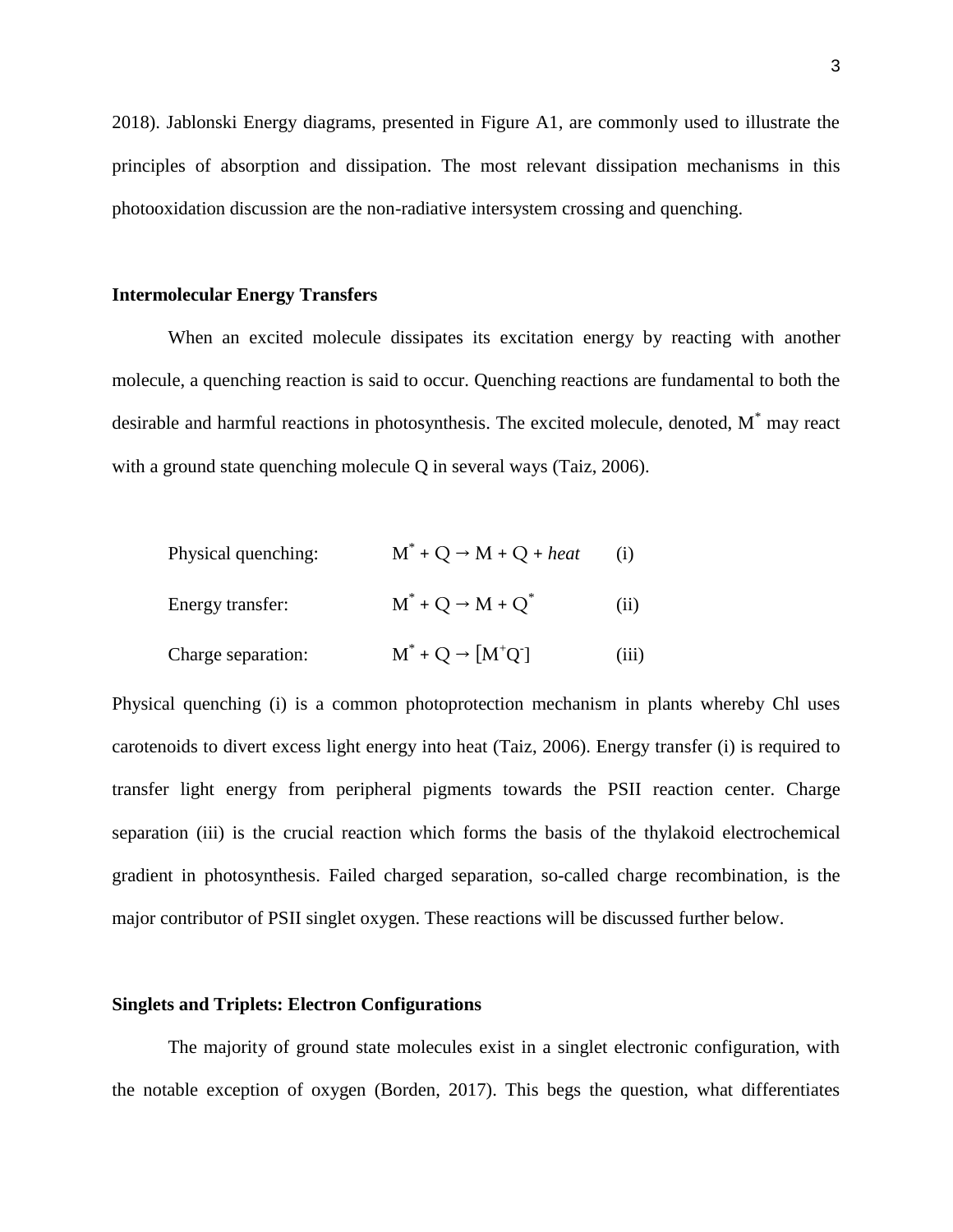singlet and triplet molecules? For an introductory level it suffices to understand that singlet molecules have all paired electrons, doublets have one unpaired electron, and triplets have two unpaired electrons (Warren, 2000). To ascertain the electronic pairing of diatomic molecules like oxygen, one can complete a molecular orbital diagram, as shown in Figure A2. The diagram shows that two electrons are unpaired in the pi-antibonding orbitals. However, a more simplified representation is appropriate for complex molecules like Chl. Thus, the simplified schematic representations of ground state singlet and triplet molecules are compared in Figure A3, and analogously in their excited state in Figure A4. The singlet and triplet character of molecules is crucial to a deeper understanding of aerobic reactions because singlet molecules are typically only reactive with other singlet molecules, and likewise, triplets with triplets. This explains the activation energy precluding thermodynamically favorable oxidation reactions such as the combustion between the building blocks of life and our  $\sim$ 20% oxygen atmosphere. Thankfully, while these reactions are thermodynamically favorable, kinetic limitations prevent our bodies from spontaneous combustion (Borden, 2017). However, these kinetic limitations can be overcome, as will be discussed in the context of photooxidative damage.

#### **Singlet Oxygen Production in PSII: Long-lived Excited States of Antenna Chl**

The first mechanism of singlet oxygen production in photosynthesis occurs in the PSII light-antenna receptor complex. The antenna contains five principal components which flank the PSII core complex (itself housing the reaction center). The antenna structure is illustrated in Figure A5. The largest antenna components are the LHCII S and LHCII M, and the smaller components are CP24, CP26 and CP29 (Xu, 2017). The antenna complexes are densely packed with chlorophyll A/ B, and very importantly also with carotenoids. As a whole, the role of the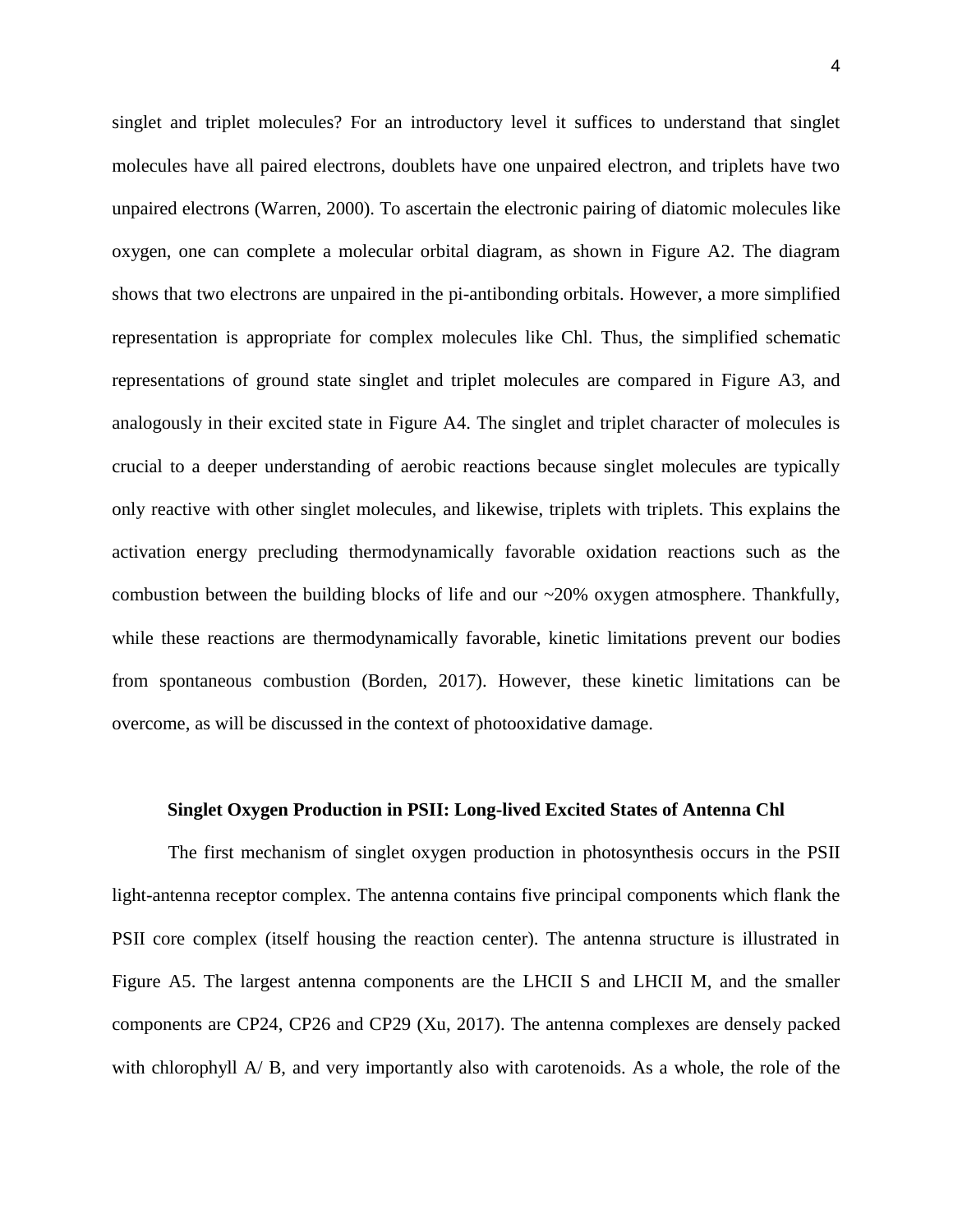PSII antenna is to absorb photosynthetically active radiation (PAR), convert it to electronic excitation energy, and efficiently funnel the excitations towards the reaction center. The cascading energy transfers from peripheral antenna pigments towards the reaction center are known as Förster resonance energy transfer (FRET) (Taiz, 2006). Antenna FRET is highly efficient, with 95 to 99% of absorbed PAR photons transferring energy to the RC's special trap  $Chl<sub>D1</sub>$  (Nobel, 2009). However, FRET efficiency falls under light stress, in part because excitation energy is transferred to oxygen instead of the RC (Pospíšil, 2016).

During light stress, PSII antenna Chl molecules cannot transfer energy fast enough to the overexcited trap  $Ch<sub>DI</sub>$ , and are said to remain in long-lived excited states (Pospíšil, 2016). As a result, enough time elapses for the Chl molecule to undergo the slowest dissipation mechanism, which is intersystem crossing. Intersystem crossing causes an electron in the Chl porphyrin ring to randomly invert its spin (Taiz, 2006). The one-electron spin inversion changes the electronic configuration of Chl; beginning with paired electrons, it ends up with two unpaired electrons. Thus, long-lived excited state singlet Chl has a probability of forming an excited triplet state configuration after enough time. Thereafter, the excited triplet Chl is no longer kinetically inhibited from reacting with triplet oxygen. In absence of antioxidant quenching, the triplet Chl reacts with triplet oxygen and forms singlet oxygen.

In photochemistry notation, the Chl ground state is singlet, denoted  $\Delta$ -Chl, while the oxygen ground state is triplet denoted  ${}^{3}O_{2}$ . When <sup>1</sup>Chl absorbs a photon (denoted *hv*), the excited molecule is written as  ${}^{1}$ Chl $*$ . In long-lived excited states, intersystem crossing may occur, forming the excited triplet Chl state, denoted  ${}^{3}$ Chl<sup>\*</sup>. The  ${}^{3}$ Chl<sup>\*</sup> is now in an electronic configuration kinetically capable of reacting with ground state triplet  ${}^{3}O_{2}$ . This latter reaction, termed photosensitization, or spin-exchange, produces the harmful reactive oxygen species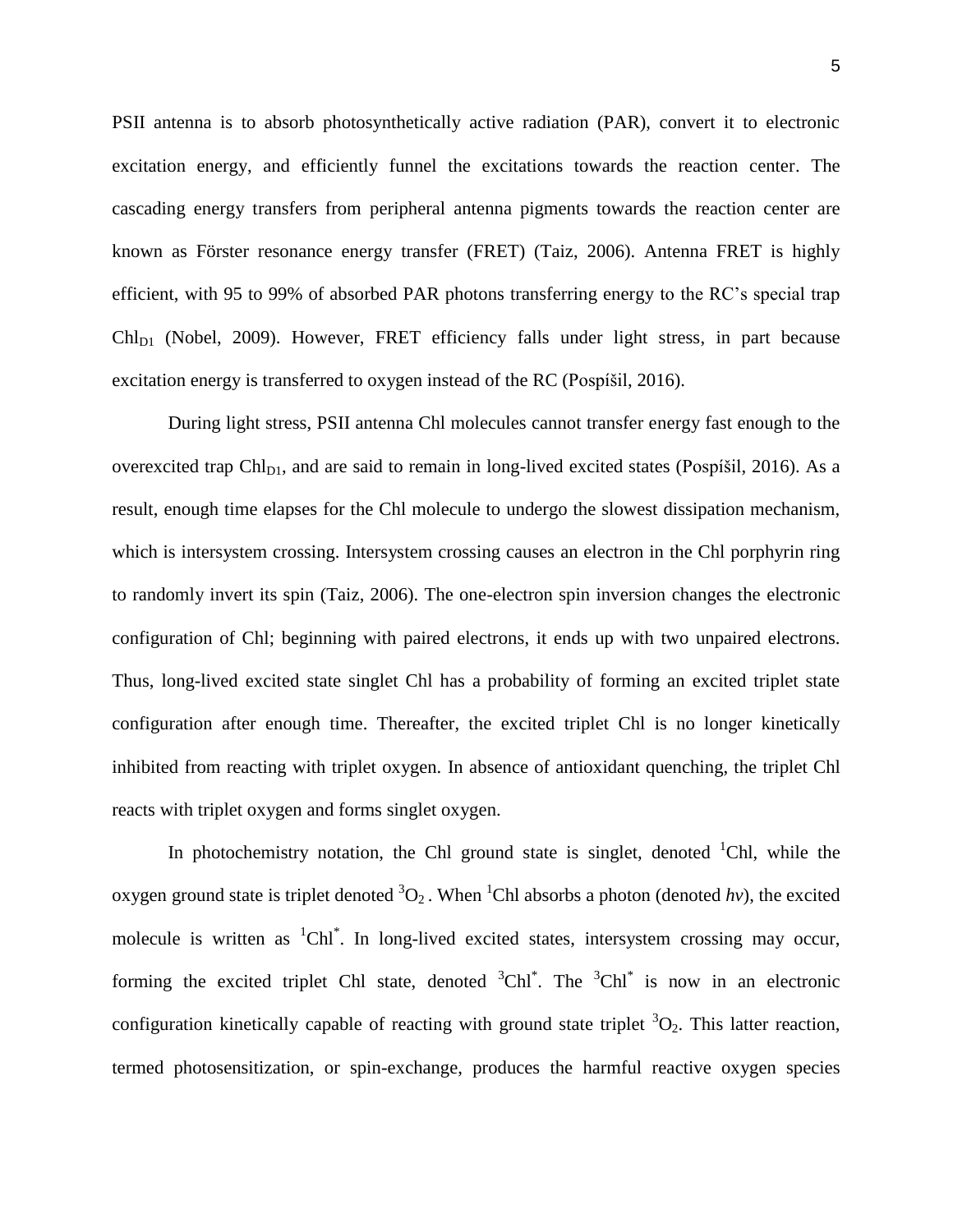singlet oxygen  ${}^{1}O_{2}$ . These reactions are schematically represented in the Jablonski diagram in Figure A6. The reactions described above can be summarized in equations as follows:

| Photoexcitation:      | <sup>1</sup> Chl + $h\nu \rightarrow$ <sup>1</sup> Chl <sup>*</sup> | $\rm(i)$ |
|-----------------------|---------------------------------------------------------------------|----------|
| Intersystem Crossing: | ${}^1$ Chl <sup>*</sup> $\rightarrow$ <sup>3</sup> Chl <sup>*</sup> | (11)     |
| Photosensitization:   | ${}^{3}Chl^{*} + {}^{3}O_{2} \rightarrow {}^{1}Chl + {}^{1}O_{2}$   | (iii)    |

From there on,  ${}^{1}O_{2}$  will react almost immediately with nearby organic molecules, either damaging proteins, lipids, DNA, RNA, or harmlessly reacting with carotenoids, tocopherols, and other antioxidants (Taiz, 2006). Due to the dense concentration of carotenoids in the antenna,  $3$ Chl $*$  are usually harmlessly quenched. However, if the antenna is dissociated from the PSII core is can become a substantial source of  ${}^{1}O_{2}$  (Pospíšil, 2016).

# **Singlet Oxygen Formation in PSII: Reaction Center Mechanisms**

The second mechanism of  ${}^{1}O_{2}$  formation in PSII occurs in the reaction center. The RC is composed of a heterodimer of two protein complexes, the D1 and D2 branches (Taiz, 2006). The D1 branch is photosynthetically active and provides scaffolding for cofactors needed in charge separation (Pospíšil, 2016). Other important components of the RC are, the Oxygen Evolving Complex (OEC), the tyrosine residue (TyrZ), the Chl dimer  $P_{680}$  (also known as  $P_{D1}/P_{D2}$ ), the primary electron acceptor Pheophytin (Pheo), and subsequent quinone electron acceptors  $Q_A$ (fixed) and  $Q_B$  (loose). The RC structure and electron flow described below are illustrated in Figure A7 with red arrows representing electron transport from the OEC to  $Q_B$ .

Based on extensive work by Pospíšil (2016) and many other, it is possible to summarize the steps of charge separation as follows. After excitation of the trap  $Chl_{D1}^*$ , the excited state is delocalized over the primary acceptor Pheo, such that the resulting excitation state is annotated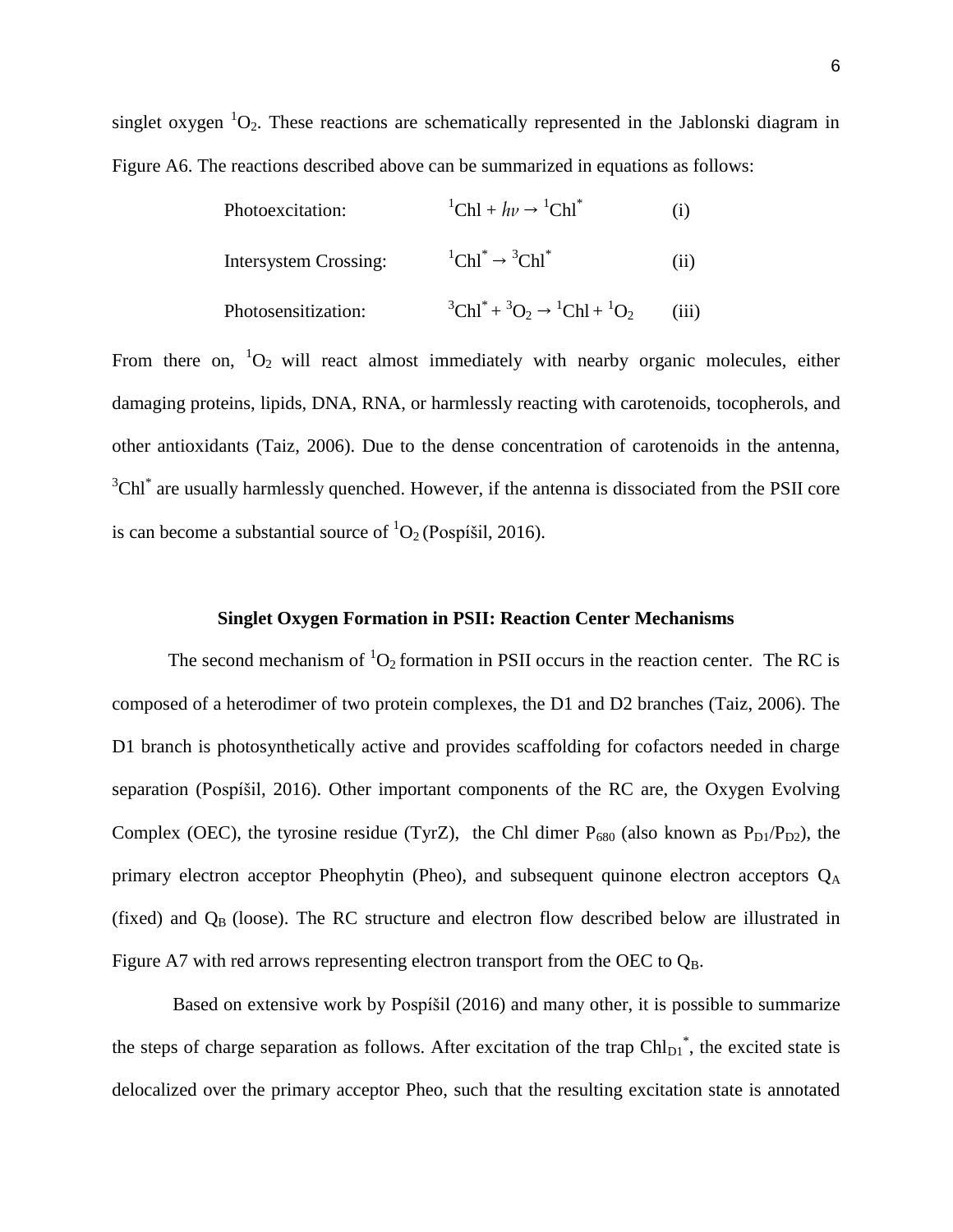${}^{1}$ [Chl<sub>D1</sub>Pheo]<sup>\*</sup>. This system is destabilized by the high redox potential of Pheo relative to Chl<sub>D1</sub> (Taiz, 2006). Thus, a charge separation occurs, where  $ChI<sub>D1</sub>$  reduces Pheo with one electron, which forms the primary radical cation-anion pair  ${}^{1}$ [Chl<sub>D1</sub><sup>+•</sup>Pheo<sup>-•</sup>] (Pospíšil, 2016). The dot superscript notation here indicates that both molecules host a molecular orbital with an unpaired electron, i.e, that they are radicals, yet the system as a whole remains singlet. The radical pair is stabilized by rapidly oxidizing the  $P_{680}$  Chl dimer, so that charge separation resides over <sup>1</sup>[P<sub>680</sub><sup>+•</sup>Pheo<sup>-•</sup>] (Pospíšil, 2016). The radical pair <sup>1</sup>[P<sub>680</sub><sup>+••</sup>Pheo<sup>-•</sup>] is further stabilized by two synchronous charge migrations: negative charge from Pheo $\dot{\phantom{\phi}}$  to QA which forms the radical QA $\dot{\phantom{\phi}}$ and neutralizes Pheo, and positive charge from  $P_{680}^{\text{++}}$  to TyrZ which forms TyrZ<sup>++</sup>, and neutralizes  $P_{680}$  (Pospíšil, 2016). The negative charge continues to migrate from  $Q_A$  to  $Q_B$ , and when two electrons reach the loosely bound  $Q_B$ , it is protonated by two stromal  $H^+$  to form PQH<sub>2</sub> (Taiz, 2006). PQH<sub>2</sub> is liberated from PSII, and reduces Cytochrome b6f while supplying its protons to the thylakoid lumen (Taiz, 2006). Meanwhile, electron supply to  $TyrZ^+$  is accomplished by the OEC  $Mn_4O_5Ca$  cluster, which splits water every time it accumulates four oxidizing equivalents (Taiz, 2006).

When forward electron flow is hindered, electrons flow backwards. Forward electron flow is hindered either due to overly reduced PQH<sup>2</sup> pool, thylakoid acidification, or insufficient electron input from the OEC (Pospíšil, 2016). When electrons flow backwards and meet electron holes, several charge recombinations can occur. One recombination where  ${}^{1}[P_{680}^{\dagger*}Q_{A}^{\dagger}]$  always leads to ground state  $P_{680}$ , is harmless (Pospíšil, 2016). Another recombination, where the singlet charge-pair  ${}^{1}[P_{680}$ <sup>+•</sup>Pheo<sup>-•</sup>] can invert spin orientation to triplet  ${}^{3}[P_{680}$ <sup>+•</sup>Pheo<sup>-•</sup>], is harmful and leads to  ${}^{3}P_{680}$ <sup>\*</sup> (Pospíšil, 2016). Because the OEC splits water to produce oxygen, the RC is an oxygen rich environment. Thus, the  ${}^{3}P_{680}$  derived from  ${}^{1}[P_{680}$   ${}^{+}$ Pheo<sup>-•</sup>] charge recombination has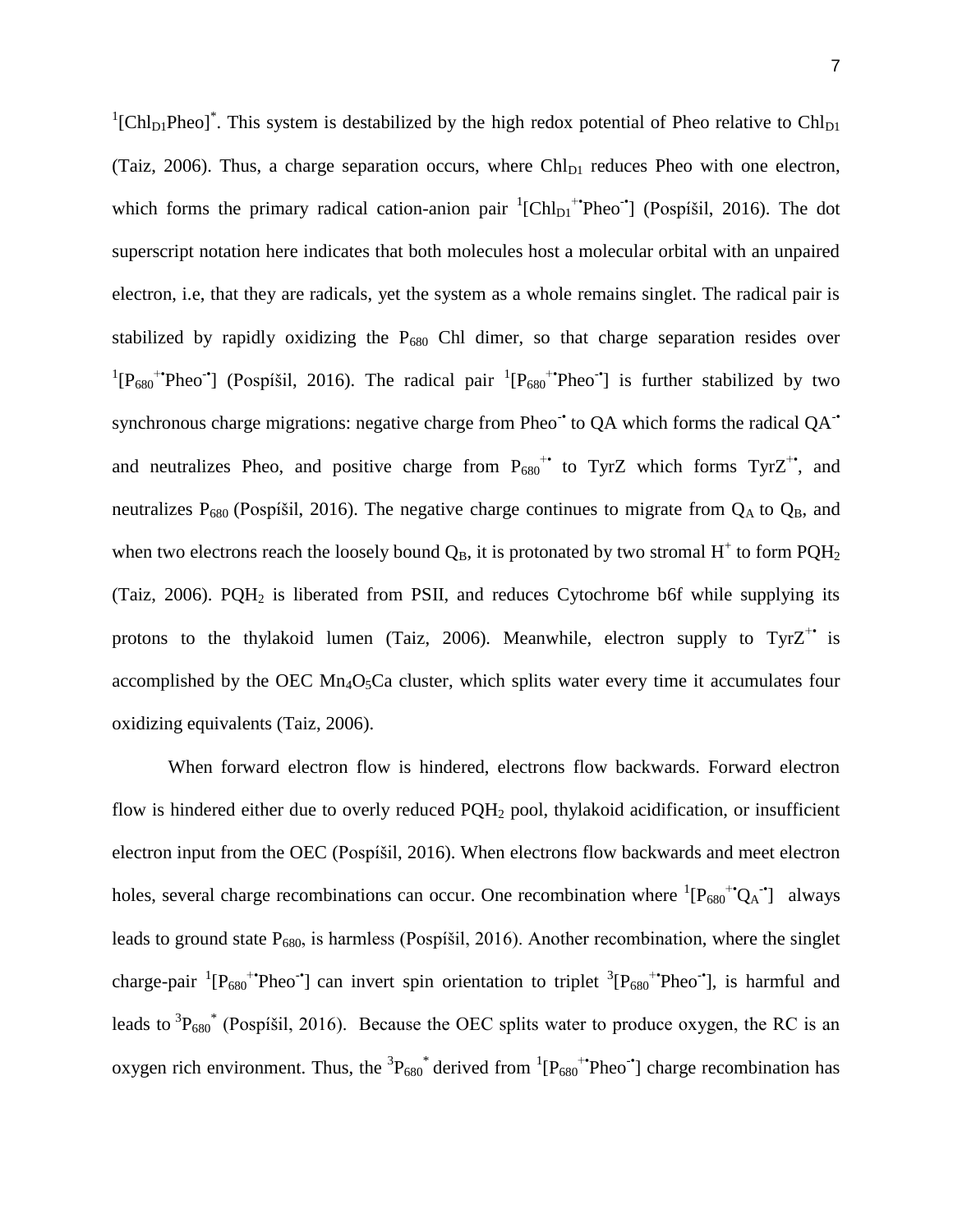a high probability of releasing its energetic state by a spin exchange reaction with ground state  ${}^{3}O_{2}$  to form  ${}^{1}O_{2}$  (Taiz, 2006). This latter charge recombination is the most substantial source of highly reactive singlet oxygen in light stress, and the primary cause of photoinhibtion.

It is important to note that the PSII reaction center contains two β-carotene molecules (Car<sub>D1</sub> and Car<sub>D2</sub>), yet, these are not in sufficient proximity to  ${}^{3}P_{680}$ <sup>\*</sup> to enable the spin exchange reaction required to transfer the triplet state from the Chl dimer to carotenoids, since such a reaction requires orbital overlap and a distance smaller than  $\sim$ 3.6Å (Telfer, 2002; Krieger-Liszkay, 2004; Pospíšil, 2016). However, this is not an evolutionary flaw in design. Interestingly, Krieger-Liszkay (2004) notes that if these two β-carotenes were close enough to react, then they would be rapidly degraded by oxidation of strongly electrophilic radical  $P_{680}$ <sup>++</sup>, and furthermore, their oxidation would interfere with the successful oxidation of water. Thus the function of the RC β-carotenes is not to quench  ${}^{3}P_{680}$ <sup>\*</sup>, but instead to quench the resulting  ${}^{1}O_{2}$  (Krieger-Liszkay, 2004). However, these two β-carotenes do not suffice to quench singlet oxygen produced in the RC. Singlet oxygen also attacks the D1 protein in a controlled damage reaction (Krieger-Liszkay, 2004). In fact, the D1 protein is rapidly repaired and turned over even under low light conditions, and its controlled degradation seems to act as a safety valve to absorb oxidative stress (Krieger-Liszkay, 2004). Nevertheless, under extreme light, oxidative damage emerging from the RC will spread to other PSII proteins, the thylakoid lipid bilayer, and beyond, resulting in photoinhibition, and upregulation of photoprotection genes, such as carotenogenesis (Pospíšil, 2016).

# **Conclusion**

This paper introduced basic photochemistry knowledge required to understand how light stress produces the reactive oxygen species singlet oxygen in PSII. Two main mechanisms of singlet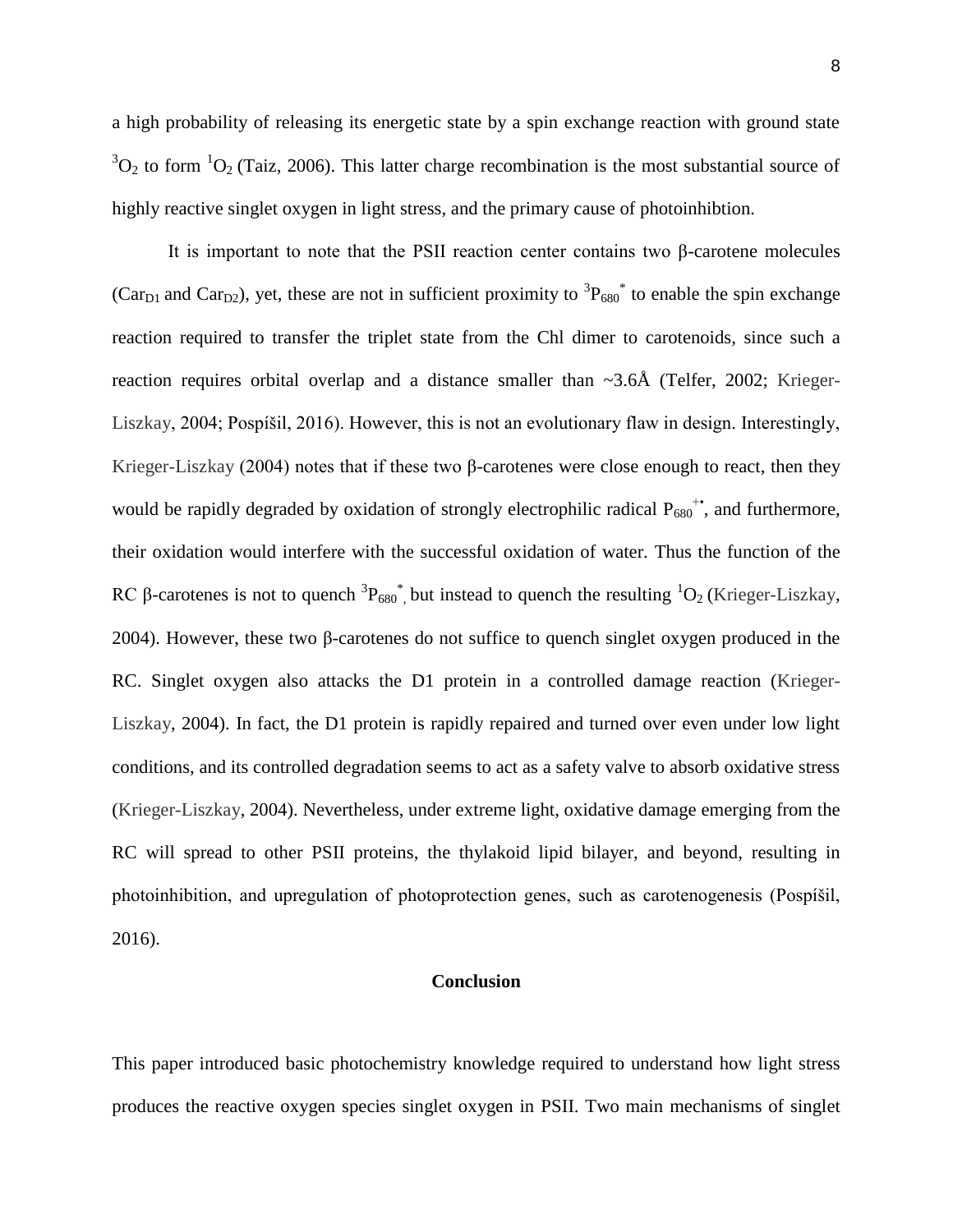oxygen formation were reviewed. The first mechanism reviewed involved long-lived excited state Chl in the antenna forming triplet Chl. The second mechanism involved charge recombination induced formation of triplet  $P_{680}$  in the RC. It was argued that the PSII antenna is not a substantial contributor to photooxidatve damage because it is densely packed with carotenoid antioxidants that quench triplet Chl photosensitizers. Contrarily, the RC is a substantial contributor to photooxidative damage because the distance between the photosensitizer  ${}^{3}P_{680}$ <sup>\*</sup> and nearby antioxidants exceeds the orbital overlap requirement for harmless quenching. In conclusion, future developments in precision bioengineering may target the PSII reaction center for much needed improvements in photosynthetic rates and crop yields.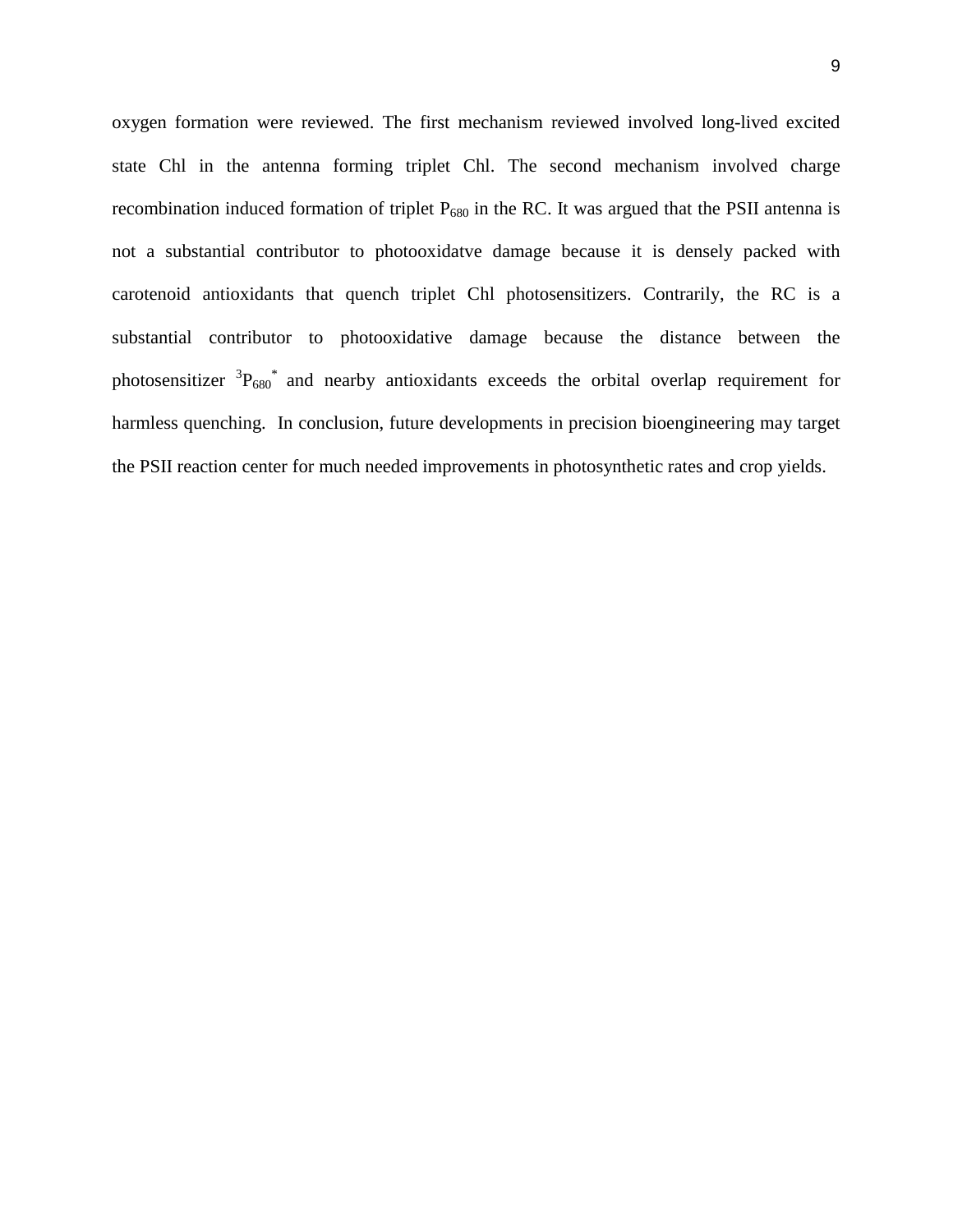# **References**

- Borden, W. T., Hoffmann, R., Stuyver, T., & Chen, B. (2017, July 05). Dioxygen: What Makes This Triplet Diradical Kinetically Persistent? Retrieved from https://www.ncbi.nlm.nih.gov/pubmed/28613073
- Fluorescence Resonance Energy Transfer (FRET) Microscopy. (n.d.). Retrieved from https://www.olympus-lifescience.com/en/microscoperesource/primer/techniques/fluorescence/fret/fretintro/
- Krieger-Liszkay, & Anja. (2004, August 13). Singlet oxygen production in photosynthesis. Retrieved from https://academic.oup.com/jxb/article/56/411/337/429857
- Nobel, P. S. (2009). Physicochemical and environmental plant physiology. Amsterdam: Elsevier/Academic Press.
- Pospíšil, P. (2016, December). Production of Reactive Oxygen Species by Photosystem II as a Response to Light and Temperature Stress. Retrieved from https://www.ncbi.nlm.nih.gov/pmc/articles/PMC5183610/
- Taiz, L., & Zeiger, E. (2006). Plant physiology. Sunderland, MA: Sinauer Associates.
- Telfer, A. (2002, October). What is b-carotene doing in the photosystem II reaction centre? Retrieved from

https://www.ncbi.nlm.nih.gov/pmc/articles/PMC1693050/pdf/12437882.pdf

- Warren, S. (2000). Organic chemistry. Oxford: Oxford University Press.
- Xu, P. (2017, August 02). Functional organization of photosystem II antenna complexes: CP29 under the spotlight. Retrieved from

http://www.sciencedirect.com/science/article/pii/S0005272817301135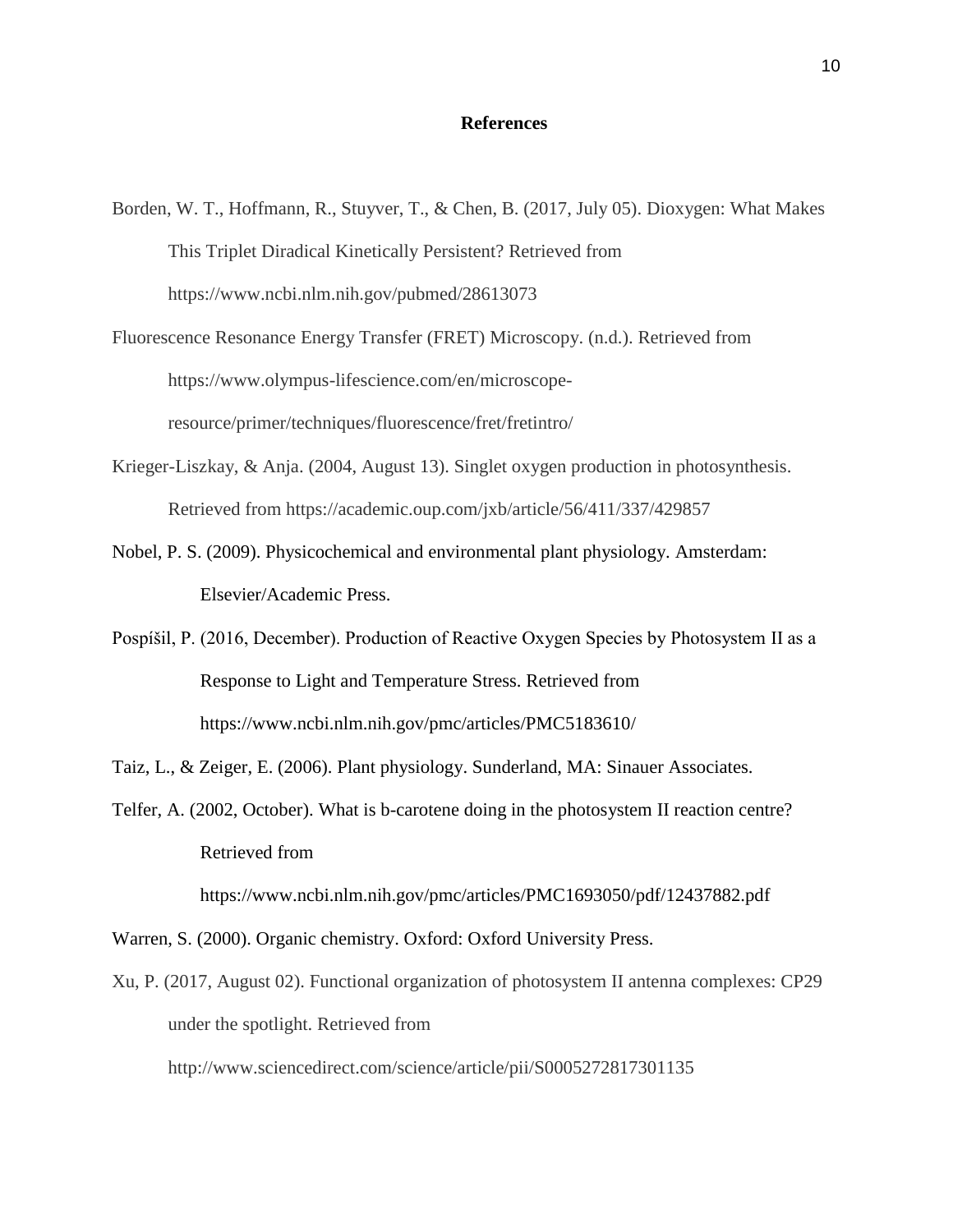# **Appendix**



# *Figure A1:* Jablonski Diagram

Excitation from ground state  $S_0$  to higher electronic states  $S_1$  or  $S_2$  shown in light green. Notable dissipation mechanisms illustrated are internal conversion and vibrational relaxation in yellow, which release heat, and quenching in purple, which transfers excitation energy to another molecule. Also critical to photooxidation is intersystem crossing in dark blue, which changes the electron configuration of the molecule. From, Fluorescence Resonance Energy Transfer (FRET) Microscopy. (n.d.). Retrieved from https://www.olympus-lifescience.com/en/microscoperesource/primer/techniques/fluorescence/fret/fretintro/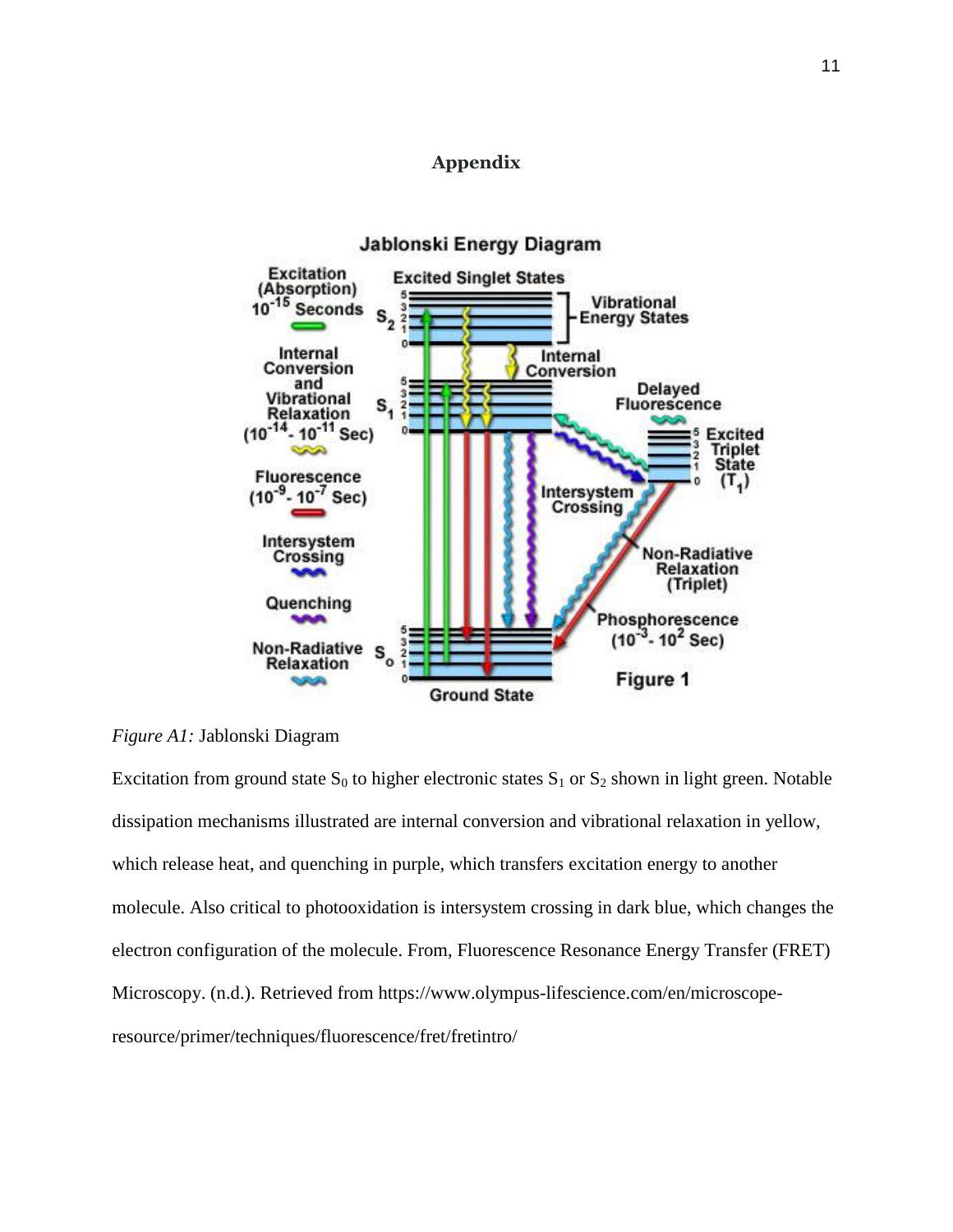

*Figure A2:*  $F_2$  and  $O_2$  Molecular Orbitals

The molecular orbitals of  $F_2$  (left) and  $O_2$  (right) are contrasted here.  $F_2$  is singlet since it has no unpaired electrons, while  $O_2$  is triplet since it has two unpaired electrons in its pi-anti bonding orbitals. From, Libretexts. (2018, November 26). 11.5: Molecular Orbital Theory. Retrieved from

https://chem.libretexts.org/Bookshelves/General\_Chemistry/Map:\_General\_Chemistry\_(Petrucci \_et\_al.)/ 11:\_Chemical\_Bonding\_II:\_Additional\_Aspects/11.5:\_Molecular\_Orbital\_Theory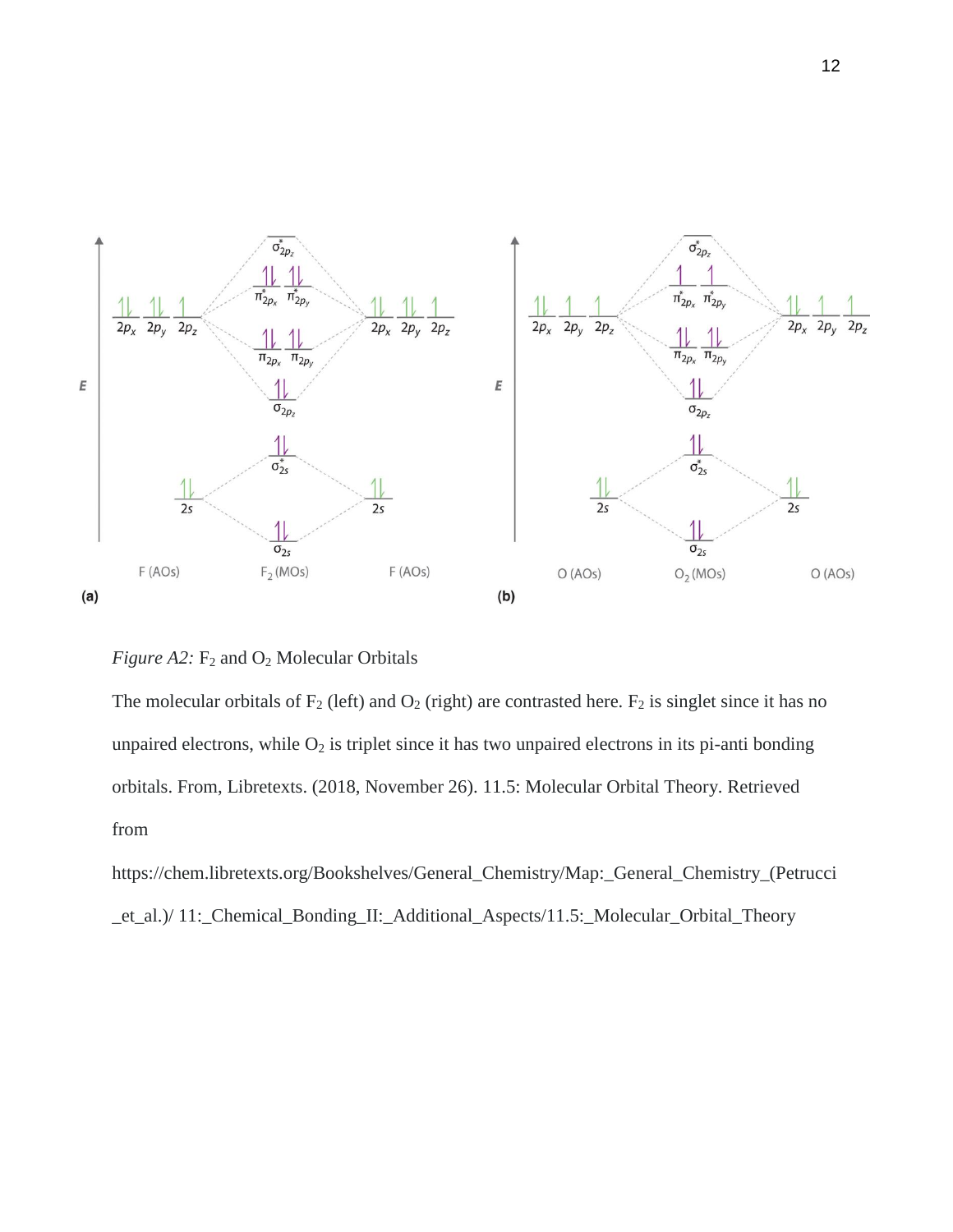

*Figure A3:* Ground state singlet and triplet molecules.

Electron spin indicated by blue arrows. Ground state singlet molecules have paired electrons in their highest occupied molecular orbital (HOMO). Triplet molecules have unpaired electrons in their singularly occupied molecular orbitals (SOMO), making them diradicals. From Leger, 2018.



*Figure A4:* Excited state Singlet and triplet molecules.

Excitation energy causes electron promotion (red electron) to a higher energy orbital. From Leger, 2018.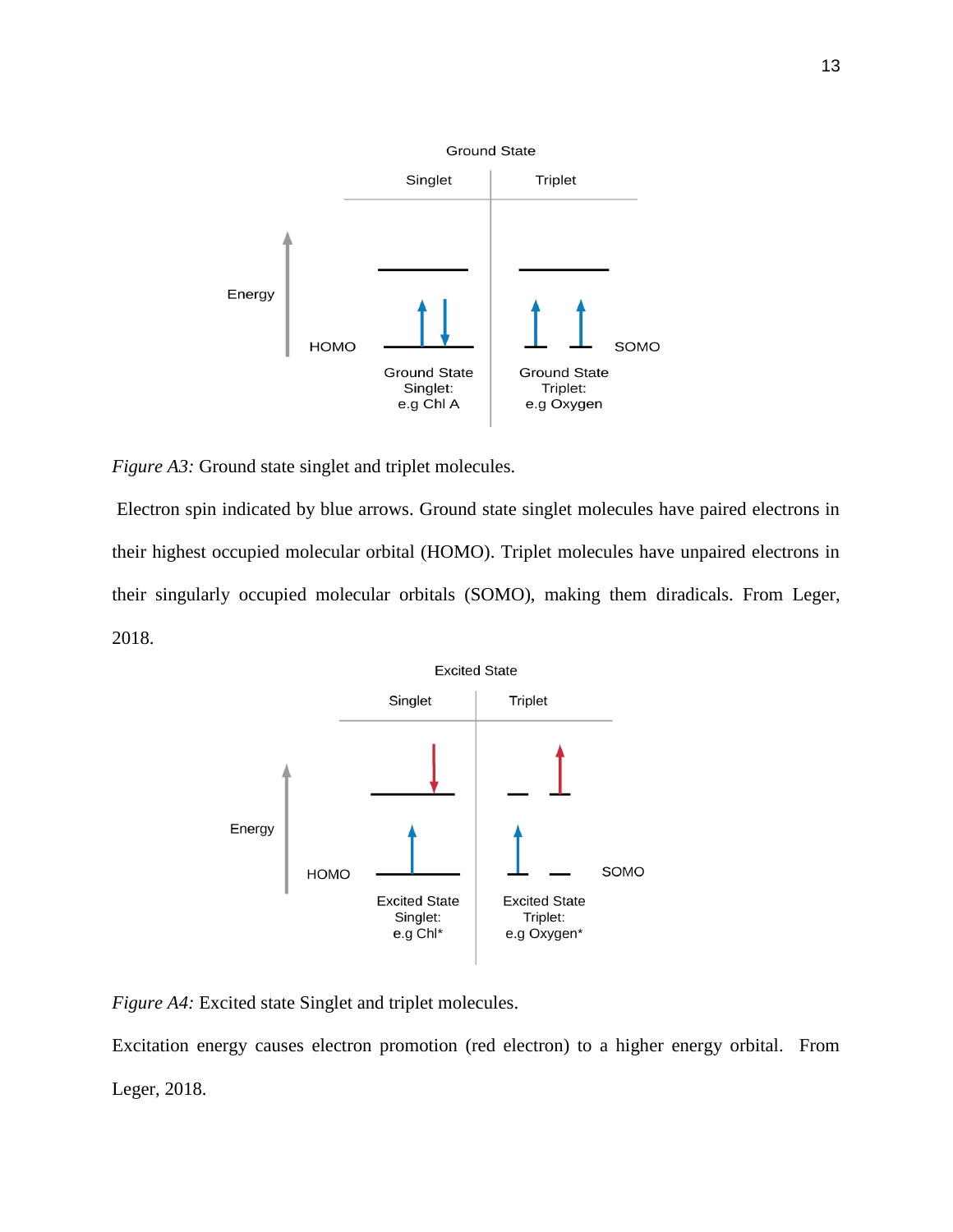

*Figure A5:* Photosystem II Reaction Center.

The red arrows show electron pathway from water split at the Oxygen Evolving complex (OEC), to tyrosine residue, to  $P_{680}$ , to trap Chl<sub>D1</sub>, to Pheo<sub>D1</sub>, to QA, to QB. After reduction QB detached and joins the PQH2 pool. From, Barber, J. (2006, November). Photosystem II: An enzyme of global significance. Retrieved from https://www.ncbi.nlm.nih.gov/pubmed/17052167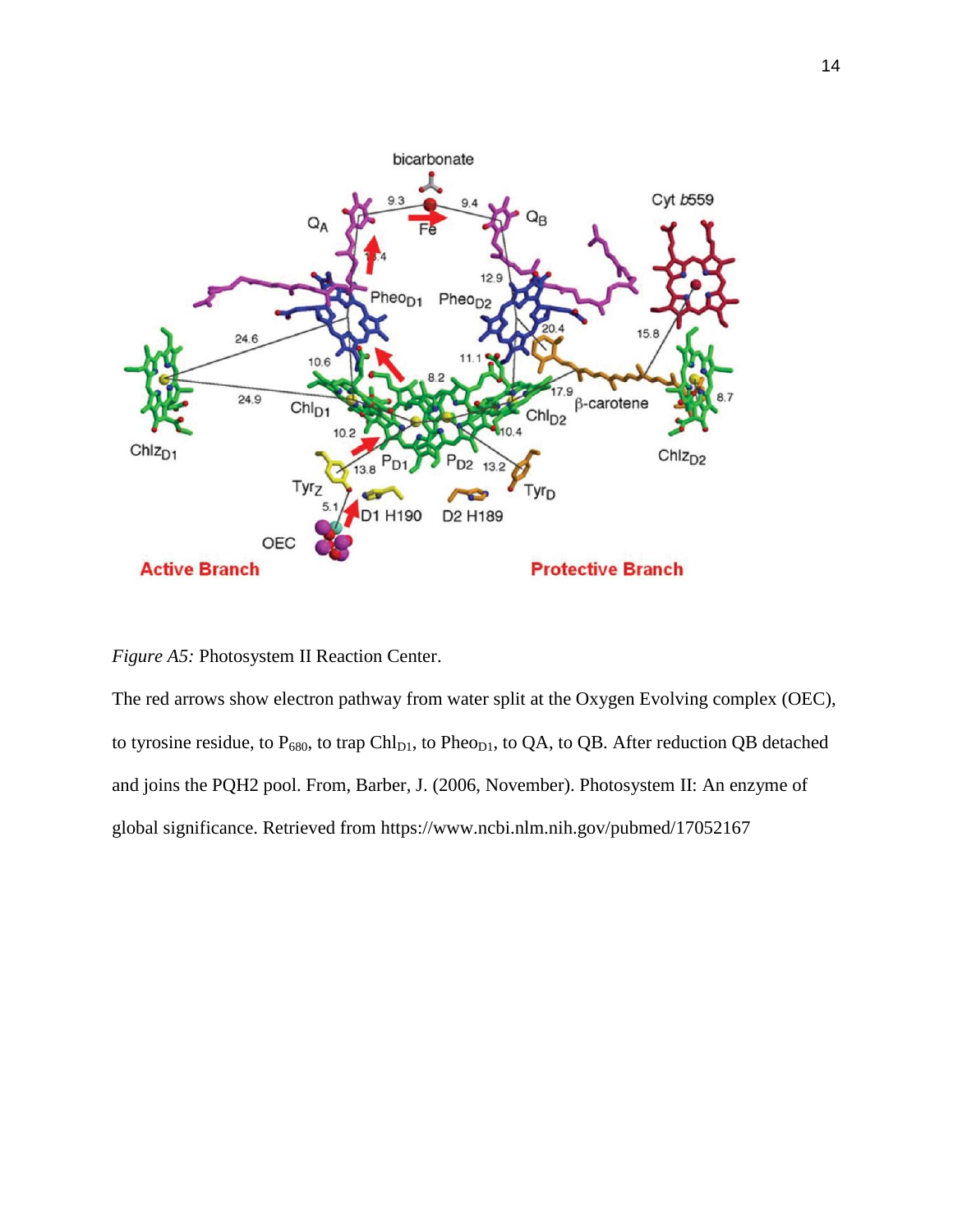

*Figure A6:* Formation of singlet oxygen by photosensitization.

A porphyrin ring acts a photosensitizer after undergoing intersystem crossing. From, Photodynamic therapy A new light for the developing world. (n.d.). Retrieved from https://www.researchgate.net/publication/308889253\_Photodynamic\_therapy\_A\_new\_light\_for\_ the\_developing\_world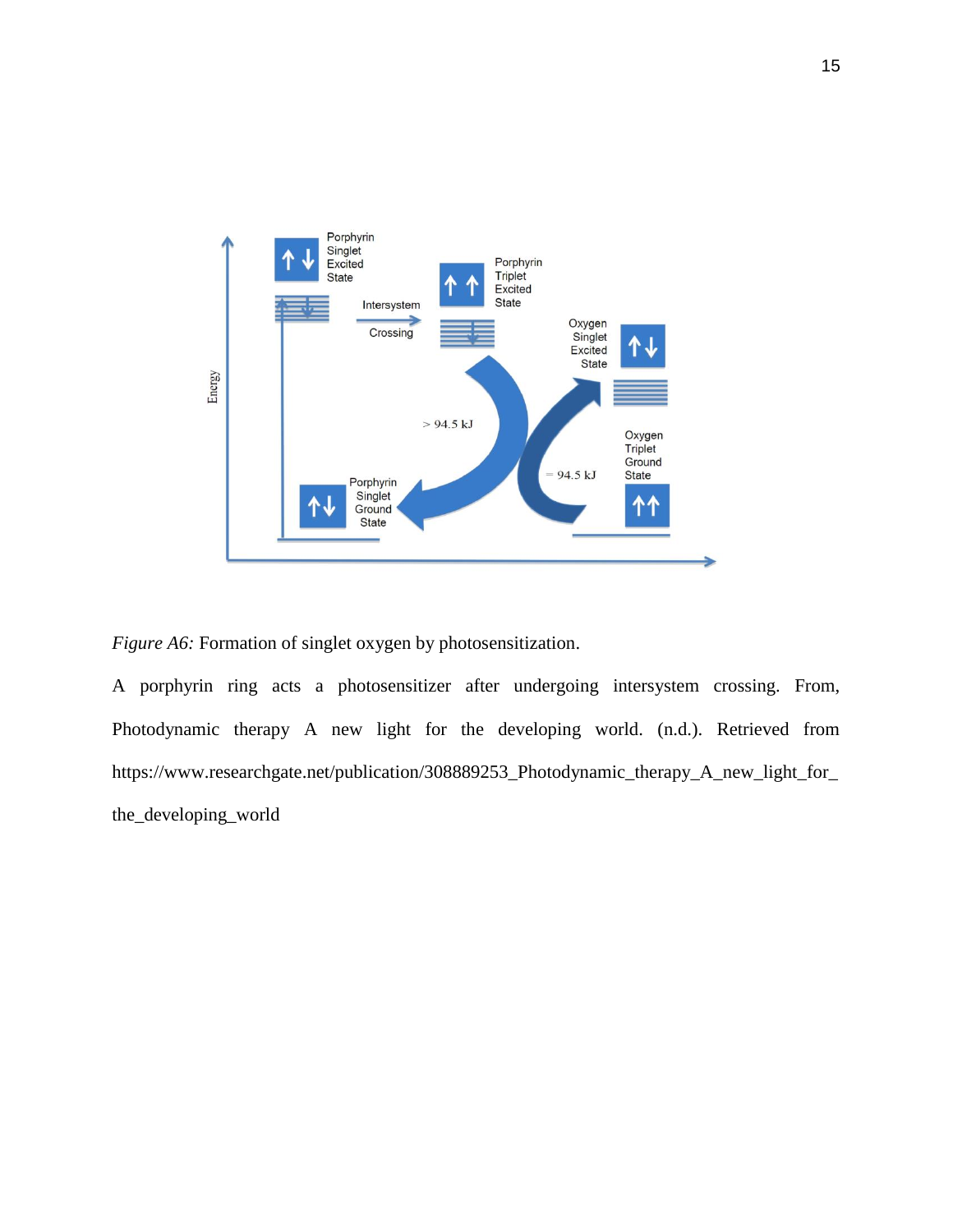

*Figure A7:* Photosystem II, top view.

The PSII core contains the reaction center where light driven charge separation and water oxidation occurs. Major light harvesting antenna complexes LHII S and LHII M and minor complexes CP 24, CP 26 and CP29 are visible. From,

https://www.sciencedirect.com/science/article/pii/S0005272817301135